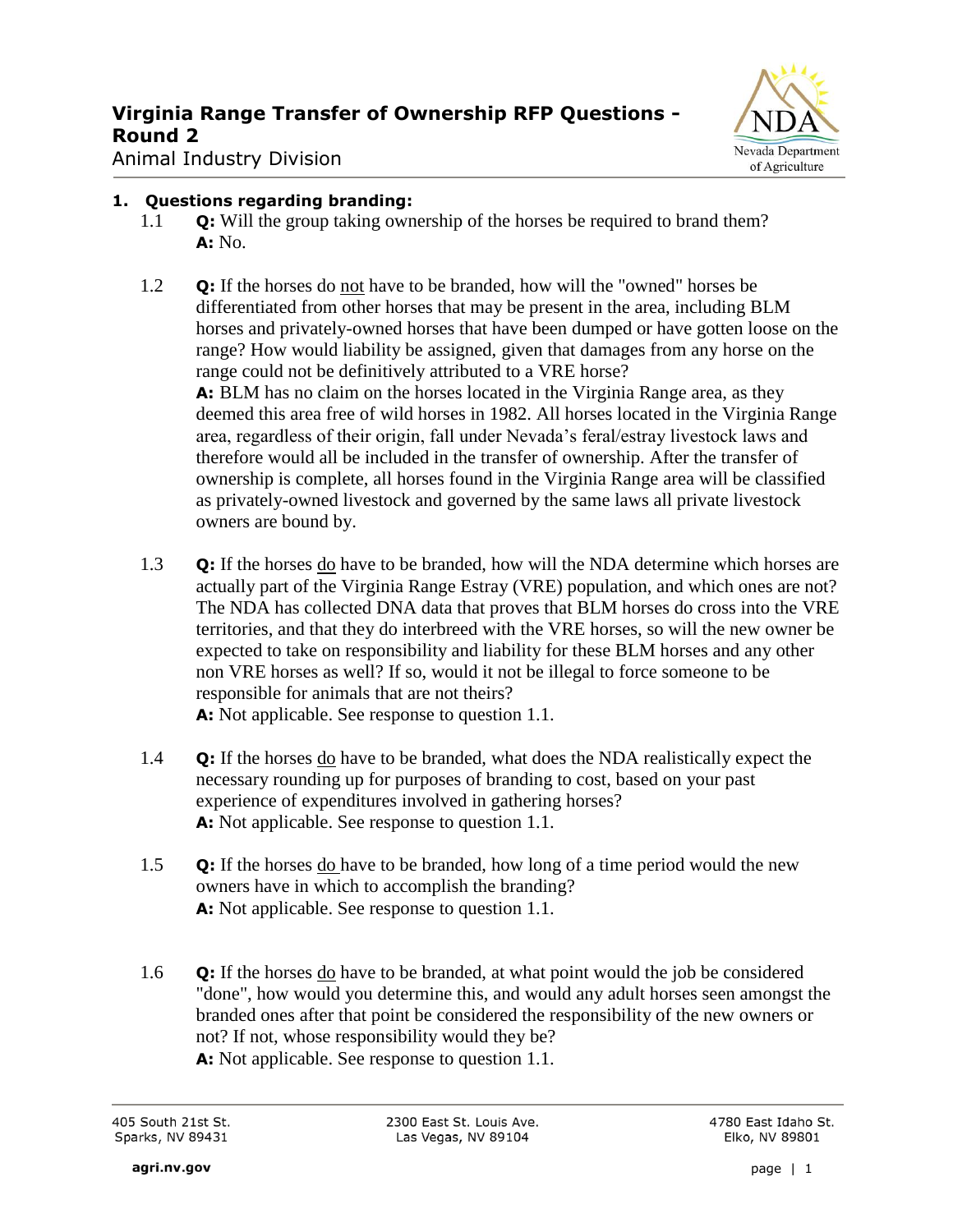

Animal Industry Division

- 1.7 **Q:** If the horses do have to be branded, will subsequent foals produced by branded horses also have to be branded? If so, at what intervals? Would there be any penalty incurred if the foals were not branded as specified? A: Not applicable. See response to question 1.1.
- 1.8 **Q:** If foals do have to be branded, what does the NDA speculate the cost would be to conduct the rounding up and branding each time it needs to be done? **A:** Not applicable. See response to question 1.1.
- 1.9 **Q:** If the NDA does want all horses branded, is it realistic to expect that any group would be able to access and capture all the horses in all areas of this very large range? **A:** Not applicable. See response to question 1.1.
- 1.10 **Q:** If the NDA does want the horses branded, how do they suggest this could happen, given that many of the horses live on or graze through private lands where people may be opposed to roundups/branding? **A:** Not applicable. See response to question 1.1.
- 1.11 **Q:** If the NDA does want the horses branded, at what point does ownership actually transfer - once the branding is completed or before that? If before that, would the new owners be liable for damage to property or persons that might occur before or during the attempts to round up the horses? If they are held liable, how could it be determined that the damages were indeed caused by a VRE horse, vs. a BLM horse or someone's personal horses that had been dumped or escaped onto the range? **A:** Not applicable. See response to question 1.1.

#### **2. Questions regarding laws and liability:**

2.1 **Q:** Please explain what liabilities would apply to the VRE horses once ownership is transferred, and **please explain how you expect the new owner to get liability insurance, given that multiple horse advocacy non-profit groups have inquired with various carriers who work with open-range ranchers about the possibility of getting insurance to cover the liabilities involved in the VRE situation, and they have all been told unequivocally that no company would ever issue such a policy because the exposure is simply too great, and that even if you** *could* **get such coverage, the policy would likely cost \$500,000 or more, making it prohibitively expensive.** Specifically, did the NDA research avenues for liability insurance for a non-profit wanting to take ownership of the horses in this specific context, and if so, can you please share what sources you found that would make getting such insurance possible? If you did not research and find such a source, what makes you believe that getting such insurance would actually be possible? Given that every group that has inquired has been told that getting such insurance would not be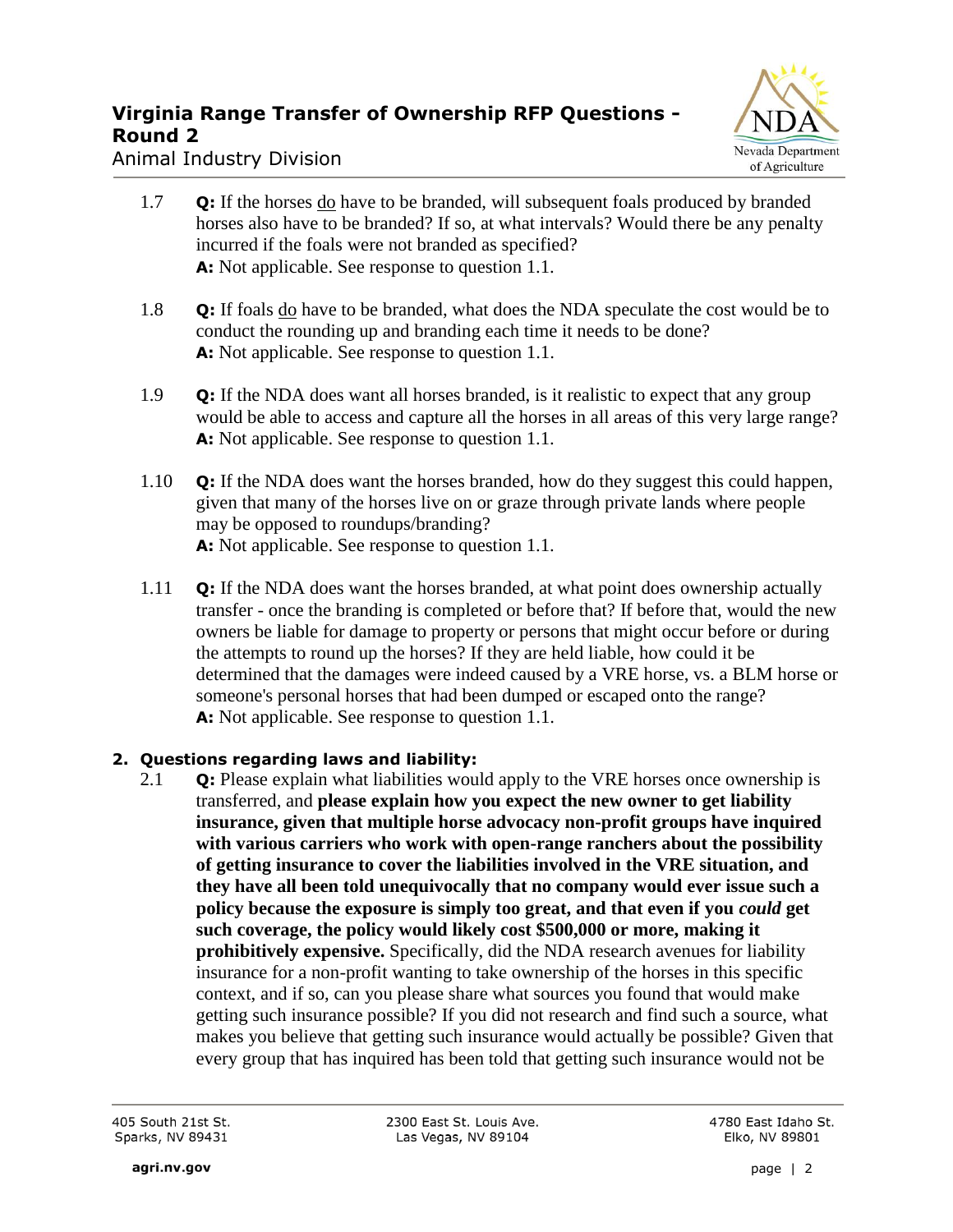

Animal Industry Division

possible, does the NDA still believe that this transfer of ownership is realistic? If so, how?

**A:** The RFP is looking for well-resourced non-profit entities that will be responsible owners. The decision whether to obtain insurance or self-insure will rest with the entity, as liability insurance is not required by NRS or the RFP.

2.2 **Q:** NRS 568.300, section 1, states: "*It shall be unlawful for any person to herd or graze any livestock upon the lands of another without having first obtained the consent of the owner of the lands so to do."* Since the VRE horses will be considered livestock, would the new owner have to get permission for the horses to be on private land? If so, how do you suggest this could be accomplished, given that there are thousands of private parcels upon which the horses currently roam, and some owners would no doubt refuse to give permission, even if you could manage to contact them all?

**A:** In any response to the RFP, the evaluation committee will look for a plan of action that has a reasonable chance of success at accomplishing the scope of work described therein, including addressing issues with respect to landowners whose agreement may be necessary to enable the feral and estray horses to lawfully remain on the range. Per NRS 569.450, An owner or manager of livestock is not liable for any property damage caused by trespass livestock unless the damaged property is enclosed by a legal fence.

- 2.3 **Q:** NRS 568.300, section 2 states: "*The livestock which is herded or grazed upon the*  lands of another, contrary to the provisions of subsection 1, shall be liable for all *damages done by such livestock while being unlawfully herded or grazed on the lands of another, together with costs of suit and reasonable counsel fees, to be fixed by the court trying an action therefor."* Since it is highly unlikely that any group would be able to secure permission for the VRE horses to roam freely on every one of thousands of private land parcels, they would inevitably end up 'trespassing', and the new owner would therefore be liable for damages, if this section applies. How do you envision the new owner being able to cover this and any other liability risks (see 2.1)? **A:** See responses to questions 2.1 and 2.2.
- 2.4 **Q:** NRS 568.340, section 1 states: *"It shall be unlawful for any person owning or having charge of any livestock to drive or herd or permit the same to be herded or driven on the lands or possessory claims of other persons, or at any spring or springs, well or wells, belonging to another, to the damage thereof, or to herd the same or to permit them to be herded within 1 mile of a bona fide home or a bona fide ranch house,"* and section 2 states: "*The owner or agent of the owner of livestock violating the provisions of subsection 1, on complaint of the person injured in any court of competent jurisdiction, shall be liable to the person injured for actual and exemplary damages."* Since the current territory of the VRE horses includes many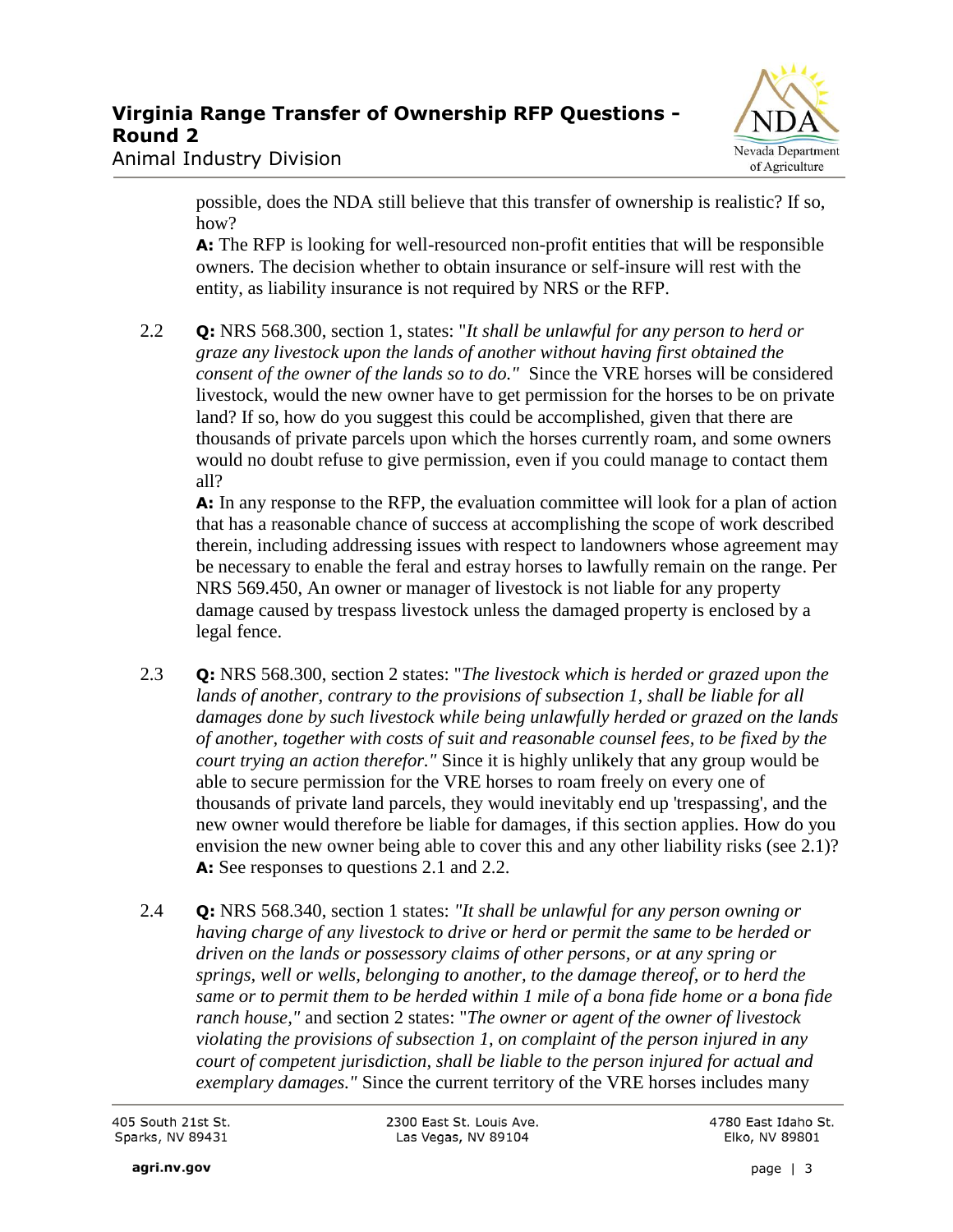

Animal Industry Division

parcels of private land that may have springs, and many parcels of private land that have homes on them, how do you suggest it will be possible to keep them away from such springs -- which may be critical for their survival -- and further than a mile away from all homes? If the horses cannot realistically be kept away from such areas, how do you imagine that getting liability coverage would be possible, given the reality that no insurance carriers we spoke to are willing to issue such coverage (see 2.1)? **A:** See responses to questions 2.1 and 2.2.

- 2.5 **Q:** NRS 568.355 defines open range to mean "...all unenclosed land outside of cities and towns..." What does "outside of" mean? Does it mean 1 mile, as stated in NRS 568.340, section 1? A: "Outside of" is undefined and therefore would have its ordinary meaning, such as that which would be found in a dictionary.
- 2.6 **Q:** If "outside of" does mean 1 mile, does this mean that NRS 568.360, section 1, which states: "*No person, firm or corporation owning, controlling or in possession of any domestic animal running on open range has the duty to keep the animal off any highway traversing or located on the open range, and no such person, firm or corporation is liable for damages to any property or for injury to any person caused by any collision between a motor vehicle and the animal occurring on such a highway"* would apply to the VRE horses when they are 1 mile or more away from city/town areas (homes), but not if they are less than 1 mile away? If that is the case, how do you suggest that the new owner could get liability coverage for the horses that are within 1 mile of a home/town/city (see 2.1)? **A:** See response to question 2.5.
- 2.7 **Q:** NRS 568.360, section 2, states: "*Any person, firm or corporation negligently allowing a domestic animal to enter within a fenced right-of-way of a highway is liable for damages caused by a collision between a motor vehicle and the animal occurring on the highway."* Since the VRE horses have an enormous range and may sometimes end up within fenced rights-of-way of highways, how do you suggest that the new owner could get liability coverage for this (see 2.1)? **A:** See response to question 2.1.
- 2.8 **Q:** If damages of any kind occur in relation to a horse on the Virginia Range, how would it be determined that the horse involved in the damages is actually one belonging to the new owner? If they are not branded, this would be impossible. If they are branded, would persons suing for damages have to have some kind of proof, photographic or otherwise, of the specific horse and its brand? If not, how could liability be fairly assigned when there are non-VRE horses present on the range at any given time?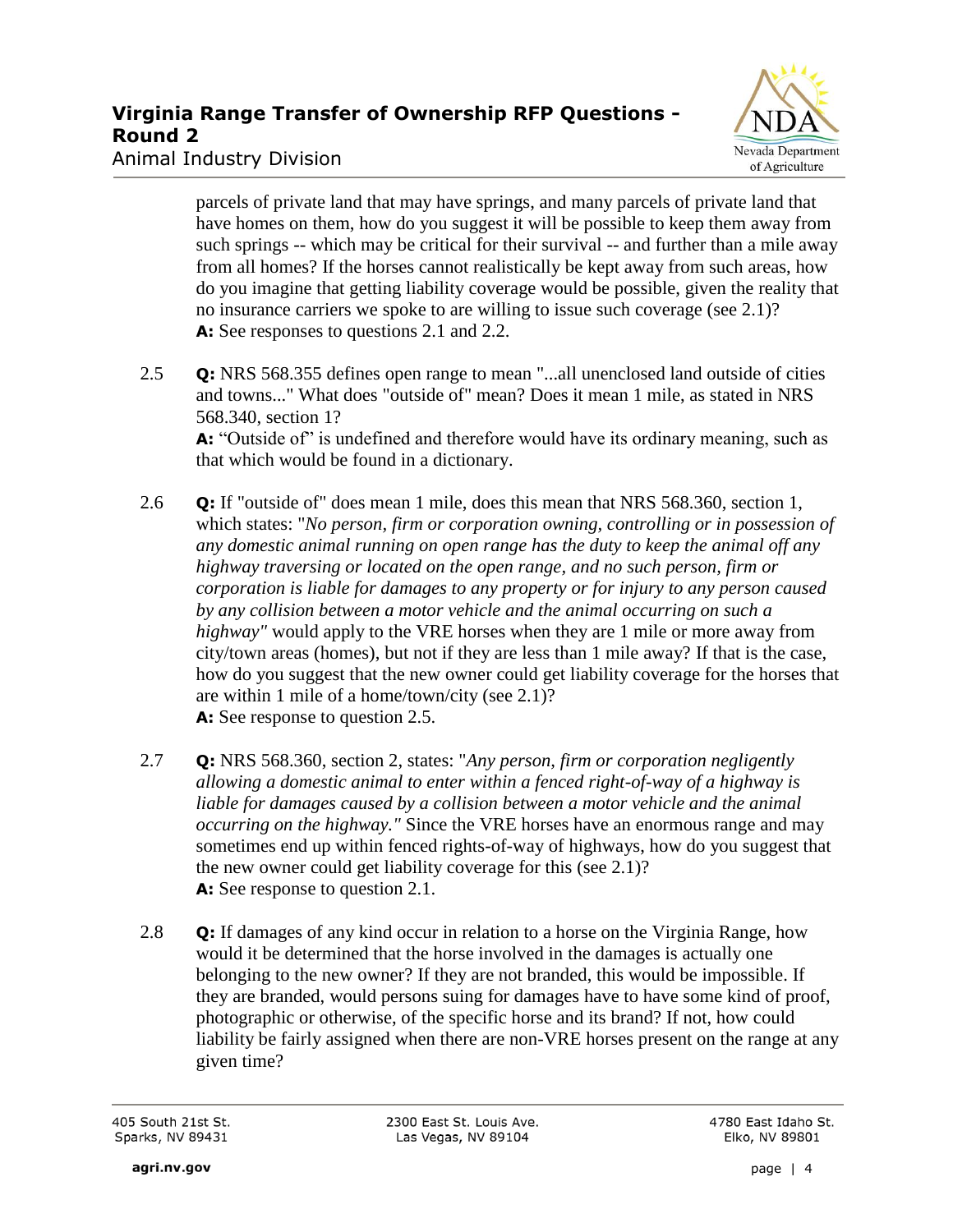

Animal Industry Division

**A:** To the extent that there is any basis for liability on the part of the potential owner, apportionment of liability would be determined according to requirements of tort liability. The NDA encourages all potential owners to seek their own legal advice before submitting a proposal.

### **3. Other questions:**

3.1 **Q:** Many people believe that no appropriate group will actually apply for ownership of the VRE horses, as it is not possible to get liability coverage, and the expenses are simply out of range for virtually any group that would be qualified to take on such a scenario. If no appropriate group applies, what are the plans of the NDA regarding the VRE horses?

**A:** We are hopeful a reputable animal advocate organization that has the experience, knowledge, tools, resources and financial ability to manage the VREs will submit a proposal. If no groups apply, we will evaluate the resources we have available to determine the next course of action at that time.

3.2 **Q:** Many people also believe that the NDA is well aware that no appropriate group would be able to take on ownership of the VRE horses, and thus this whole RFP process is merely a ploy that will then enable the NDA to claim to have "tried" to get someone to step forward and save the horses, but that since no one did, the NDA now has no choice but to start removing them. Is this true? If not, how did you determine that the transfer of ownership would be possible, given that no one can get liability insurance for this scenario (see 2.1)?

**A:** Per the RFP, our intent is to place the ownership of the VREs with a reputable animal advocate organization that has the experience, knowledge, tools, resources and financial ability to manage the horses according to their needs. It is intended that the selected owner will work to keep the horse population on the range and will facilitate adoptions of any horses removed from the range. Also, per the RFP, the new owner would be subject to all existing livestock laws, including NRS 568.360, which limits liability of livestock owners running animals on open range.

3.3 **Q:** Currently, the NDA is responsible for dealing with people who are illegally interacting with the horses -- feeding, harassing, touching, stealing, etc. Would the laws designed to protect the horses from harm still apply, and if so, who would be the party able to uphold these laws? If the laws would no longer apply, how can you justify leaving the horses out on the range unprotected? If you want to say that they would have the same protections as other "livestock" on open range, how can that apply, given that much of their territory is not open range at all, thus exposing them to many more dangers, and given that their range includes many private parcels that cannot be patrolled for their protection, and given that the horses range through many inaccessible areas that cannot be patrolled for their protection? We believe that should